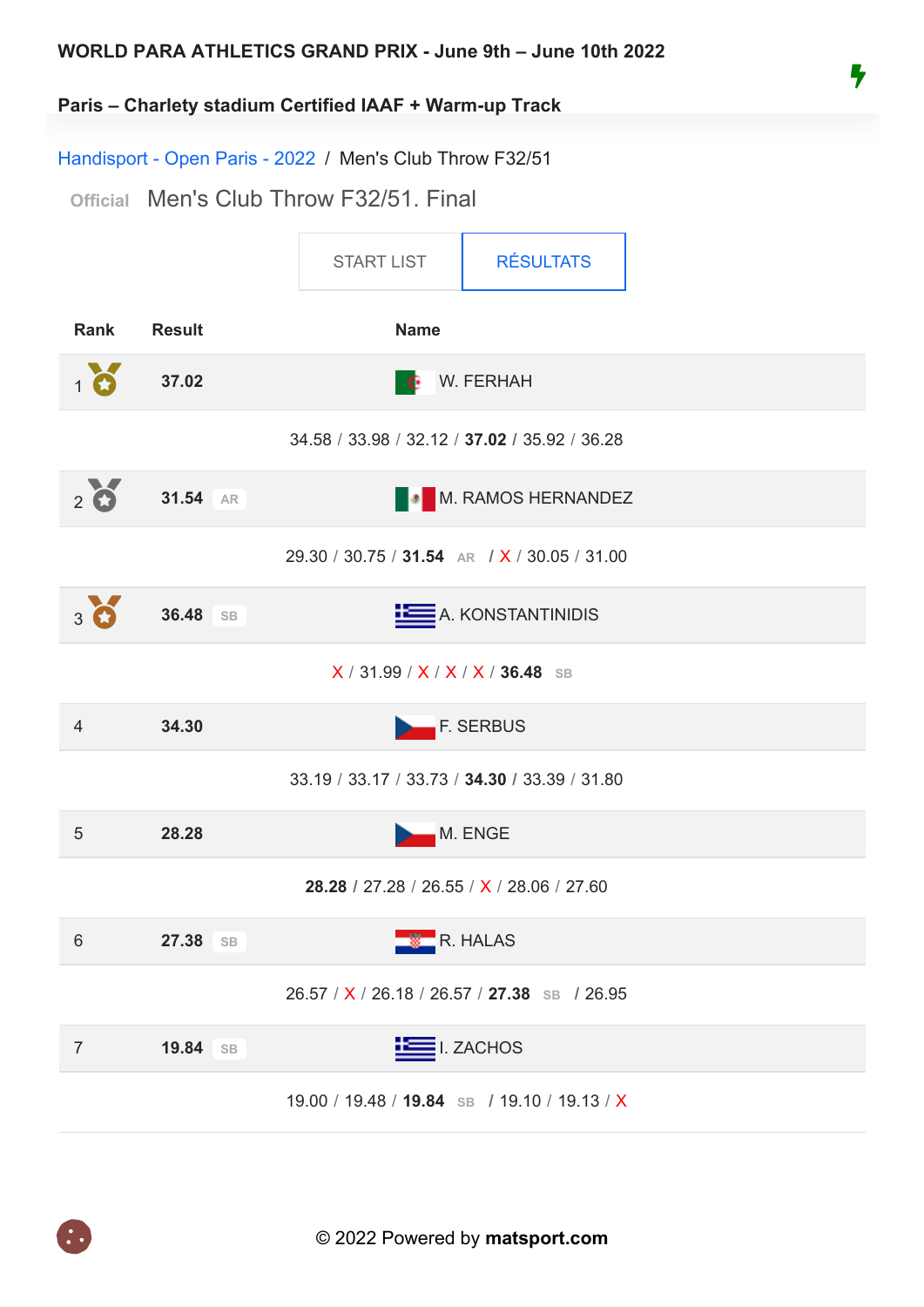Handisport - Open Paris - 2022 / Men's Javelin Throw F33/34

**Official** Men's Javelin Throw F33/34. Final

<span id="page-1-0"></span>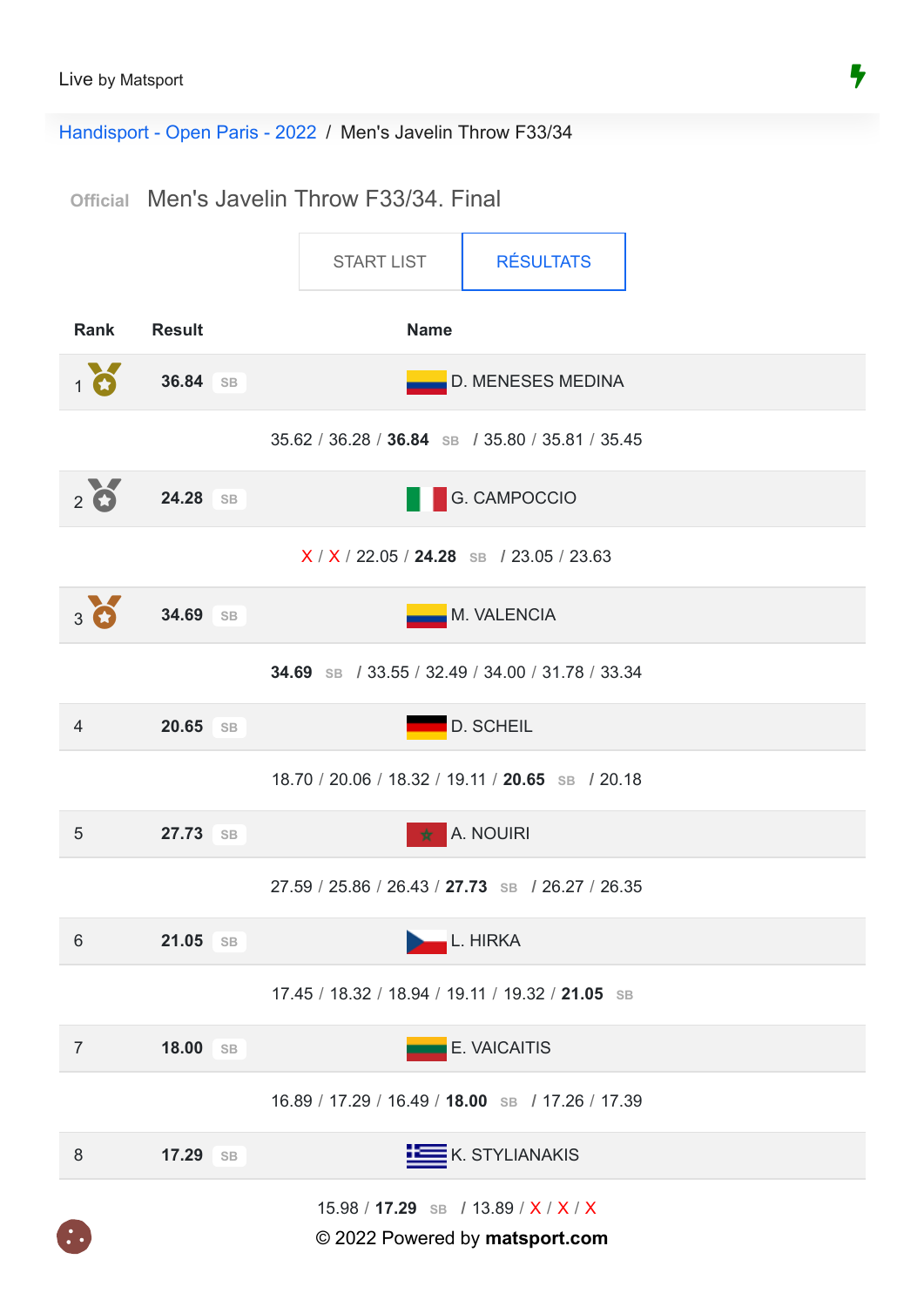| Rank       | <b>Result</b>   | <b>Name</b>                                      |
|------------|-----------------|--------------------------------------------------|
| 9          | $17.21$ SB      | M. DVORAK                                        |
|            |                 | 15.07 / 15.59 / 16.12 / 16.97 / 17.21 SB / 15.50 |
| 10         | <b>15.64</b> SB | <b>M. DOUDA</b><br>D.                            |
|            |                 | 14.46 / 14.51 / 13.23 / 14.96 / 15.64 SB / 13.33 |
| 11         | 14.52 SB        | J. MAJO                                          |
|            |                 | $X/13.11/13.30/13.61/14.52$ SB / 13.89           |
| <b>DNS</b> |                 | L.G. BAHA                                        |
|            |                 |                                                  |

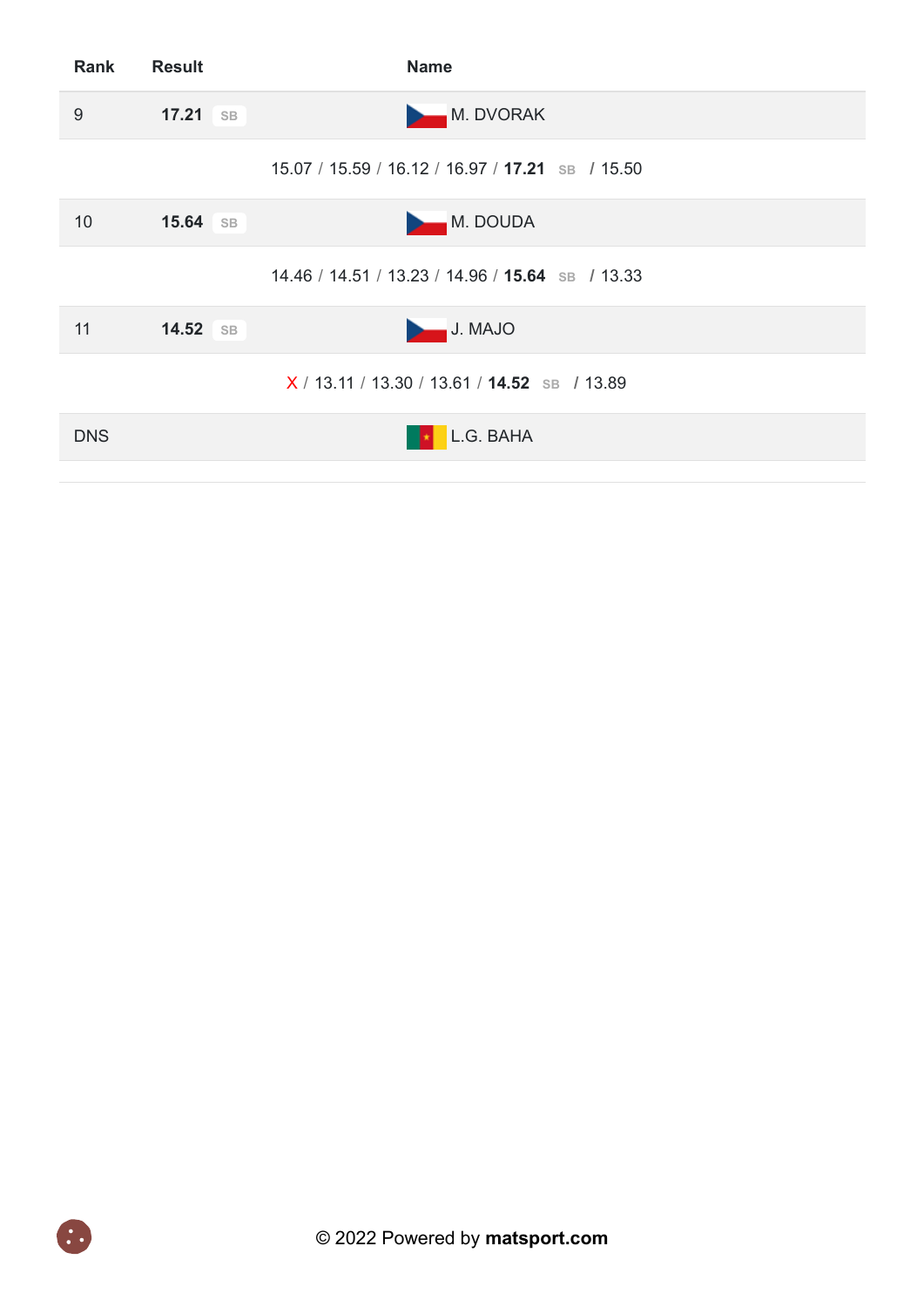Handisport - Open Paris - 2022 / Men's Shot Put F32/33

# **Official** Men's Shot Put F32/33. Final

<span id="page-3-0"></span>

© 2022 Powered by **matsport.com**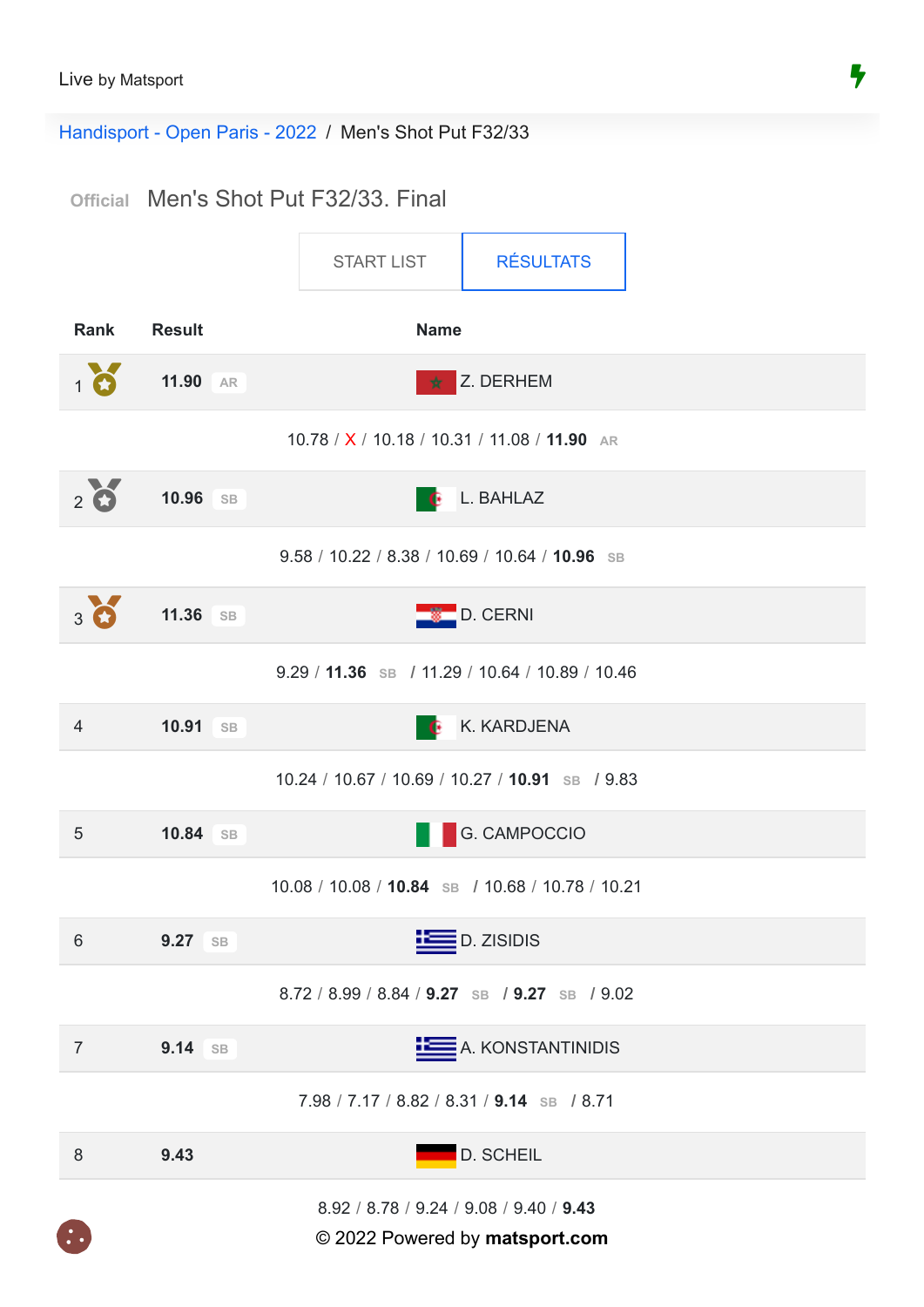| <b>Rank</b> | <b>Result</b>  | <b>Name</b>                                |  |
|-------------|----------------|--------------------------------------------|--|
| 9           | 8.72 SB        | <b>M. DOLEZEL</b><br>D                     |  |
|             |                | $X/X$ / 8.72 SB / 8.01 / 8.71 / 8.39       |  |
| 10          | 7.32 SB        | A. NAGY                                    |  |
|             |                | 7.32 SB / 6.82 / 6.78 / 7.27 / 6.25 / 7.19 |  |
| 11          | <b>7.27</b> SB | M. GKAMPRIELTSIK                           |  |
|             |                | 5.84 / 5.62 / 6.51 / 7.27 SB / 6.91 / 6.28 |  |
| 12          | 4.24 SB        | L. STEFANIDIS                              |  |
|             |                | 4.24 SB / 2.92 / 3.92 / 3.15 / 3.67 / 3.74 |  |

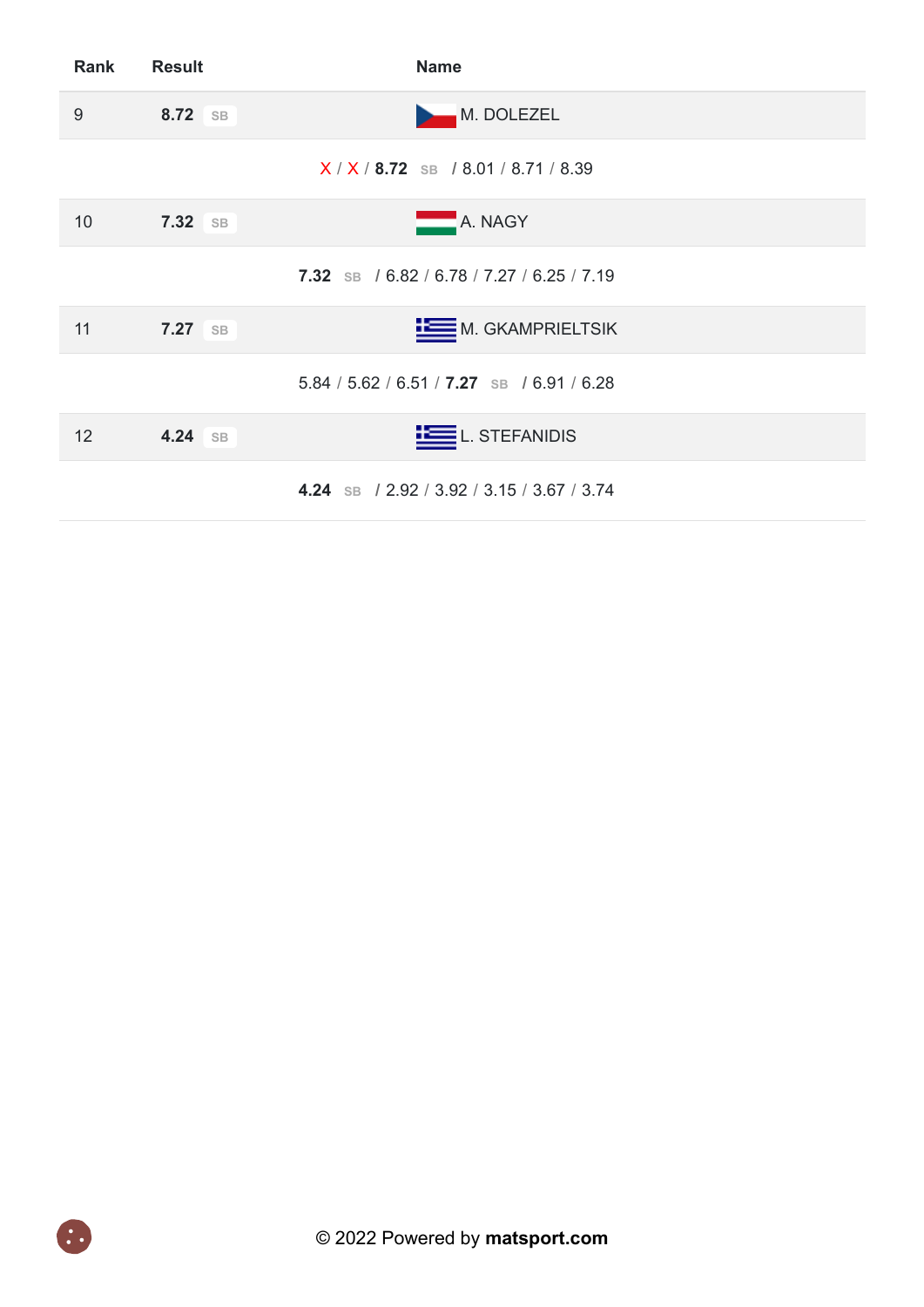Handisport - Open Paris - 2022 / Men's Shot Put F34

# **Official** Men's Shot Put F34. Final

<span id="page-5-0"></span>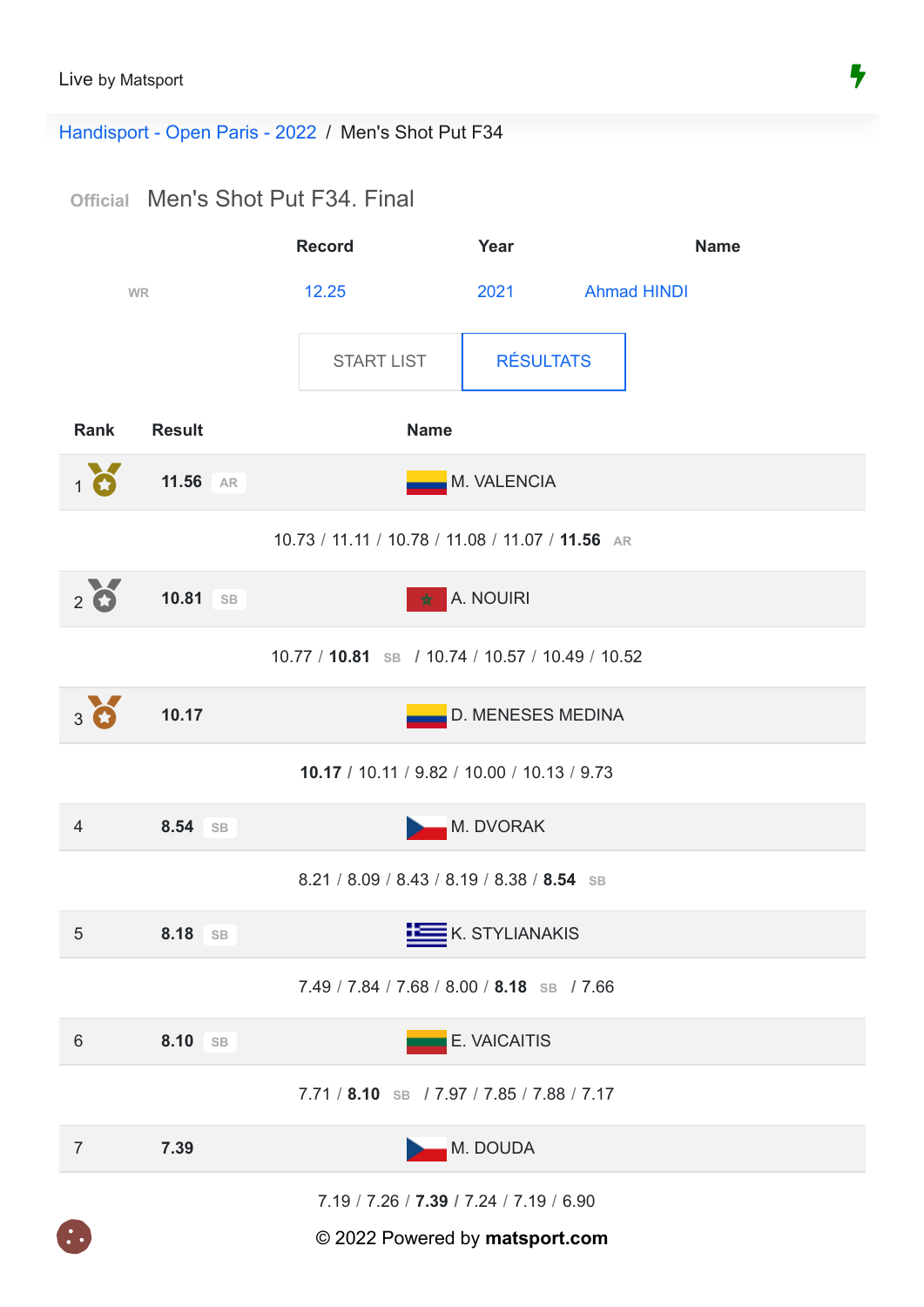| Rank | <b>Result</b>  | <b>Name</b>                                  |
|------|----------------|----------------------------------------------|
| 8    | <b>7.11</b> SB | L. HIRKA                                     |
|      |                | 6.19 / 6.77 / 6.57 / 7.11 SB / 6.67 / 6.44   |
| 9    | 6.31 SB        | J. MAJO                                      |
|      |                | $6.07 / 6.11 / 6.11 / 5.69 / 6.31$ SB / 5.82 |

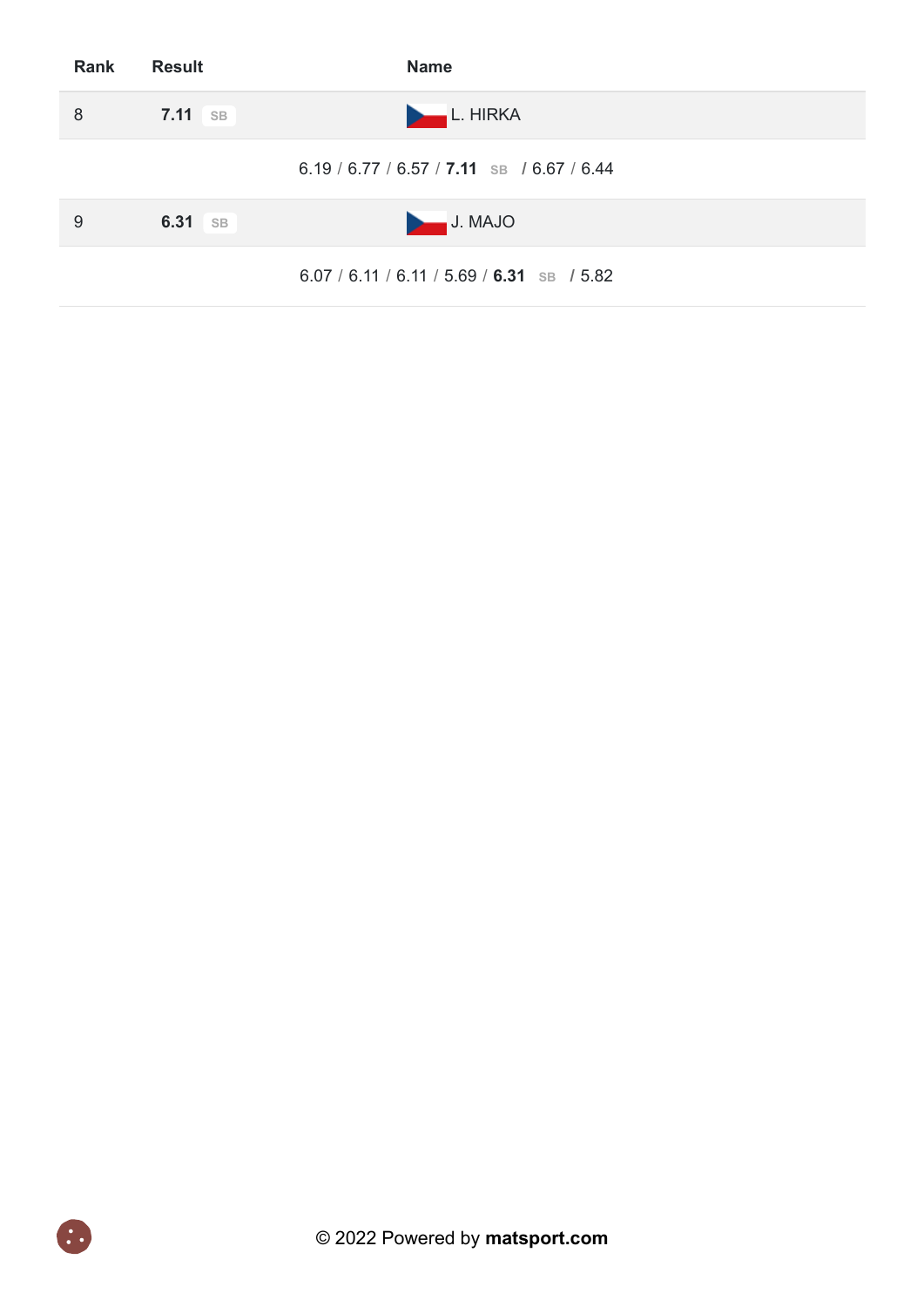Handisport - Open Paris - 2022 / Men's Shot Put F53/55

# **Official** Men's Shot Put F53/55. Final

<span id="page-7-0"></span>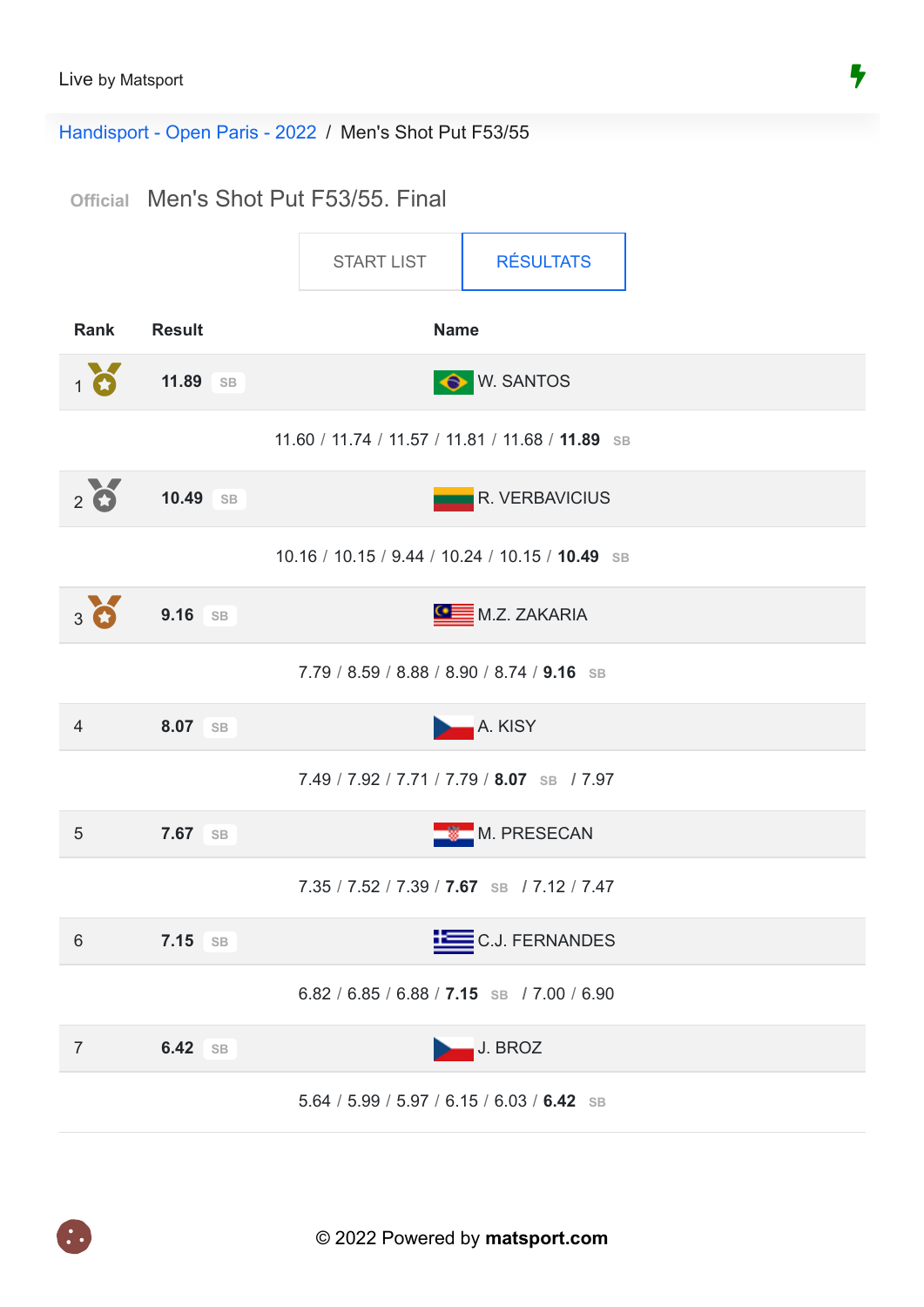$\mathbf{C}$ 

Handisport - Open Paris - 2022 / Women's Club Throw F31/32

**Official** Women's Club Throw F31/32. Final

<span id="page-8-0"></span>

|                |                    | <b>START LIST</b>                                | <b>RÉSULTATS</b>   |
|----------------|--------------------|--------------------------------------------------|--------------------|
| <b>Rank</b>    | <b>Result</b>      | <b>Name</b>                                      |                    |
| $1$ $\bullet$  | 21.31 WR           | H. FRIOUA<br>责                                   |                    |
|                |                    | 13.04 / 16.32 / 18.99 / 19.84 / 21.31 WR / 15.36 |                    |
| $2\bullet$     | 24.94 SB           | M. GASMI<br>- 6                                  |                    |
|                |                    | 22.70 / 21.12 / 24.29 / 23.94 / 24.94 SB / 20.93 |                    |
| $3$ $\bullet$  | 17.80              | M.R. FERNANDEZ<br>$\overline{\phantom{a}}$       |                    |
|                |                    | 13.26 / 16.82 / 17.52 / 17.80 / 17.49 / 17.48    |                    |
| $\overline{4}$ | 17.74              |                                                  | A. MUZIKOVA        |
|                |                    | 16.66 / 16.84 / 16.43 / 16.81 / 17.74 / 17.39    |                    |
| 5              | 17.21              |                                                  | S. COBOS SOLTERO   |
|                |                    | 15.08 / 16.20 / 15.81 / 16.48 / 17.21 / 16.62    |                    |
| 6              | 15.48              | B. GRIFFITHS                                     |                    |
|                |                    | 15.48 / 15.27 / 14.11 / 13.97 / 14.85 / 13.90    |                    |
| $\overline{7}$ | 14.63              |                                                  | K. SOUTAR          |
|                |                    | 14.56 / 14.37 / 14.63 / 13.31 / 13.66 / 14.35    |                    |
| $8\,$          | 14.08<br><b>SB</b> |                                                  | L. MICOLTA SANCHEZ |
|                |                    | 12.86 / 14.08 SB / X / 10.35 / 12.93 / 12.61     |                    |

© 2022 Powered by **matsport.com**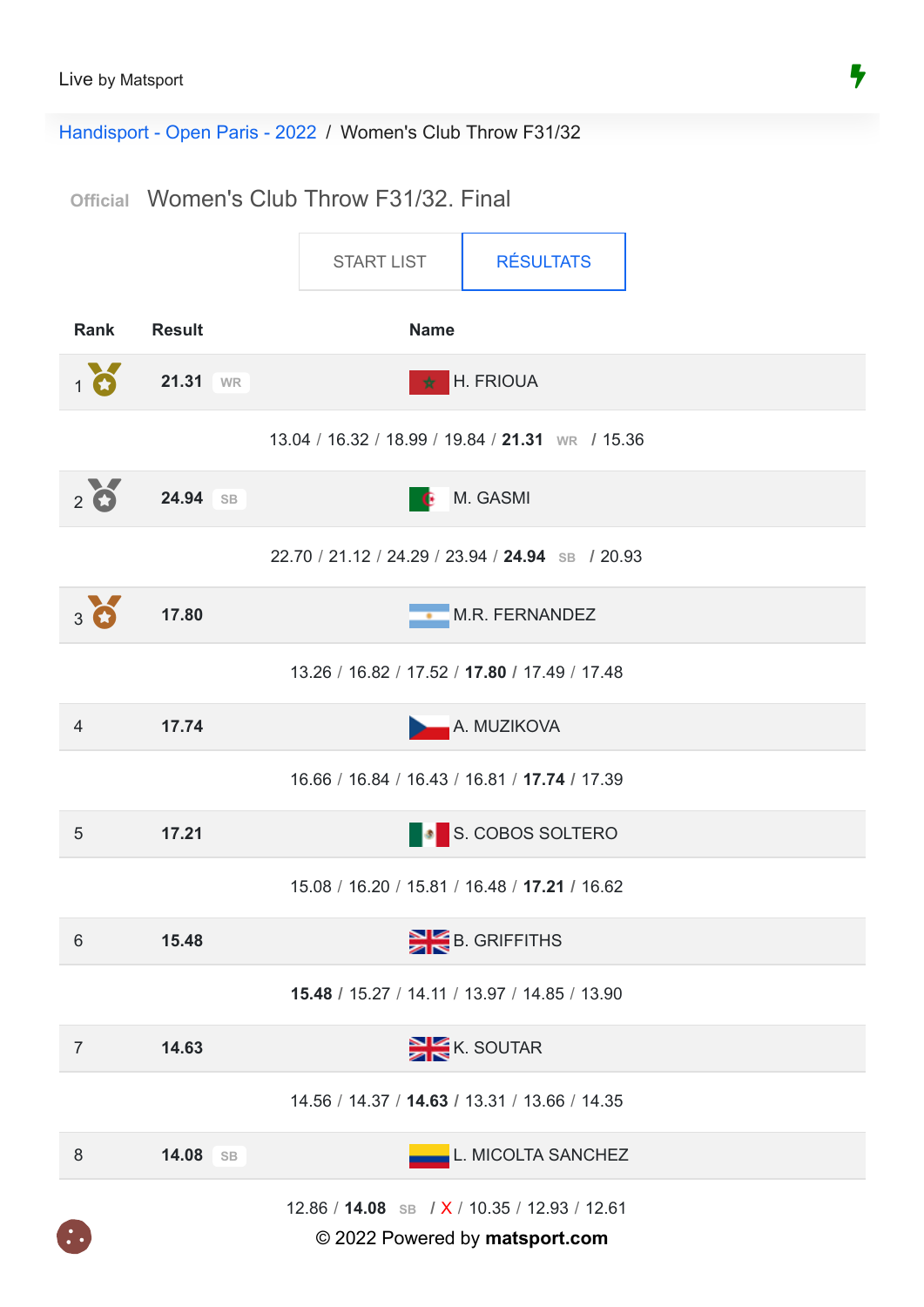Handisport - Open Paris - 2022 / Women's Discus Throw F56/57

### **Official** Women's Discus Throw F56/57. Final

<span id="page-9-0"></span>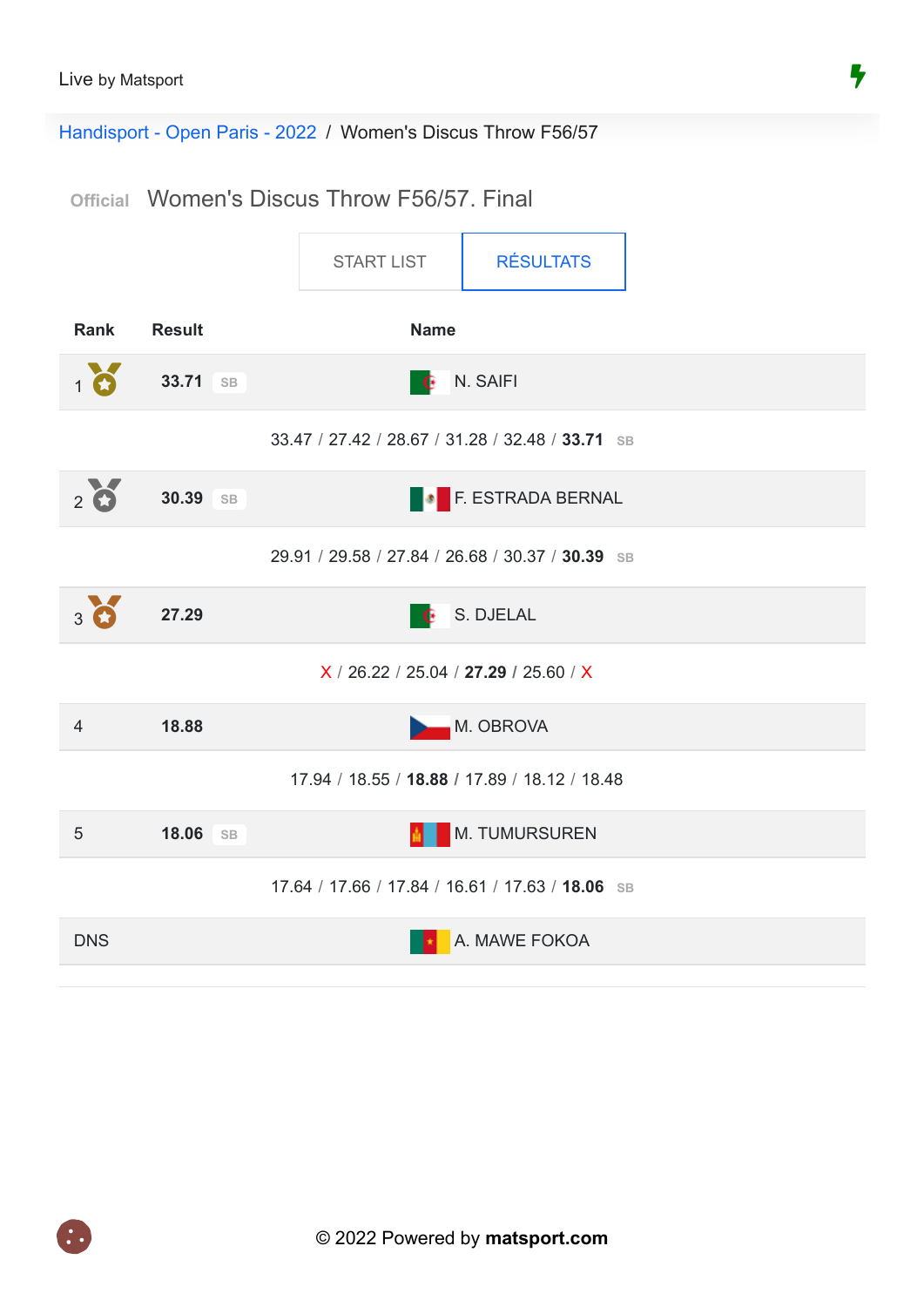Handisport - Open Paris - 2022 / Women's Javelin Throw F54/56

**Official** Women's Javelin Throw F54/56. Final

<span id="page-10-0"></span>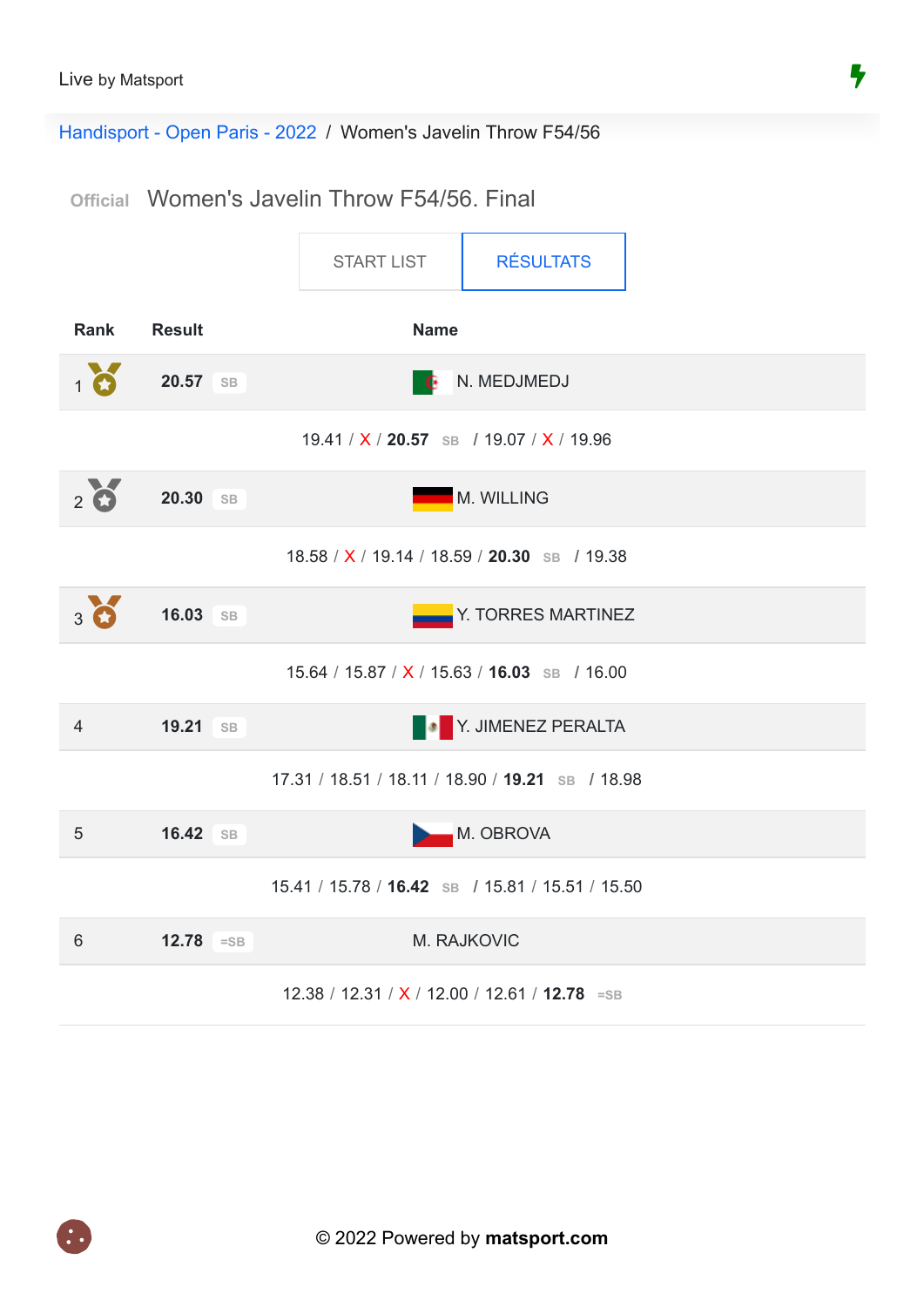Handisport - Open Paris - 2022 / Women's Shot Put F54/56/57

**Official** Women's Shot Put F54/56/57. Final

<span id="page-11-0"></span>